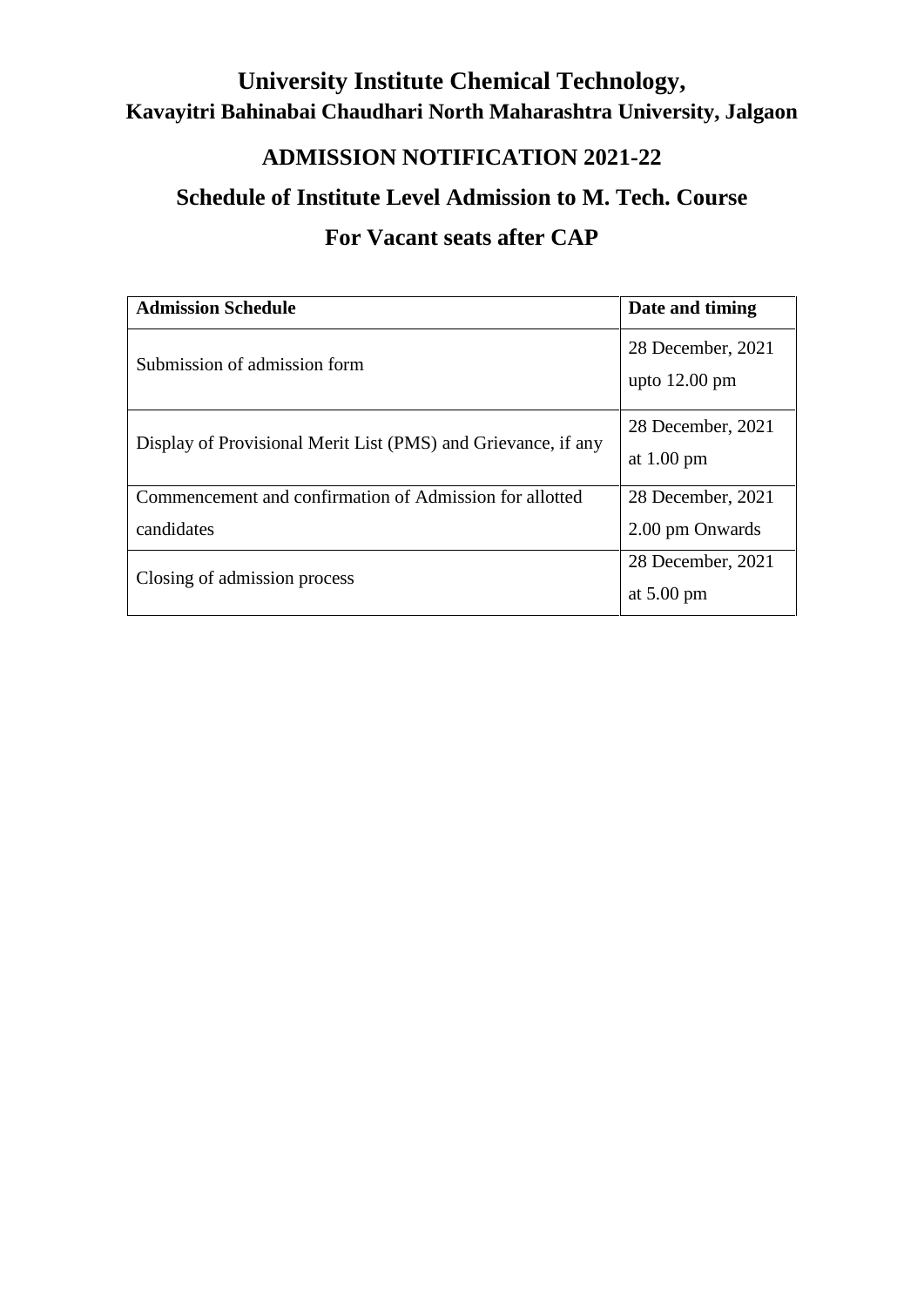#### **University Institute Chemical Technology, Kavayitri Bahinabai Chaudhari North Maharashtra University, Jalgaon ADMISSION NOTIFICATION 2021-22 Application for Institute Level Admission to M. Tech. Course For Vacant seats after CAP**

Date- 28 /12/2021

To, The Director UICT, KBC North Maharashtra University, Jalgaon

#### **Subject:-Application for Admission to M. Tech. Course at the Institute Level 2021-22**

Respected Sir

I would like to apply for Admission to M. Tech. by the Institute at the Institute Level for vacant seats after CAP rounds.

My details are as follows:

Name:-

| Address:-             |  |
|-----------------------|--|
| FC Registration No.:- |  |

State Merit No:- GATE Score:-

Category:- Gender:-

Mobile No.: Email:

#### **Choice Code Preference**

| <b>Sr. No.</b> | <b>Choice Code</b> | <b>Course Name</b>          | <b>Preference</b> |
|----------------|--------------------|-----------------------------|-------------------|
|                | 500350310          | Food Technology             |                   |
|                | 500350710          | <b>Chemical Engineering</b> |                   |
|                | 500351710          | Paint Technology            |                   |

 $\bar{\epsilon}$  1000/- Paid seat acceptance: Yes / No

I have attached my GATE Score card.

Yours sincerely,

Signature

Name, Date & Place

**Compulsory Enclosure: - 1. Copy of GATE score card, 2. FC Verification Acknowledgement**

**Photo**